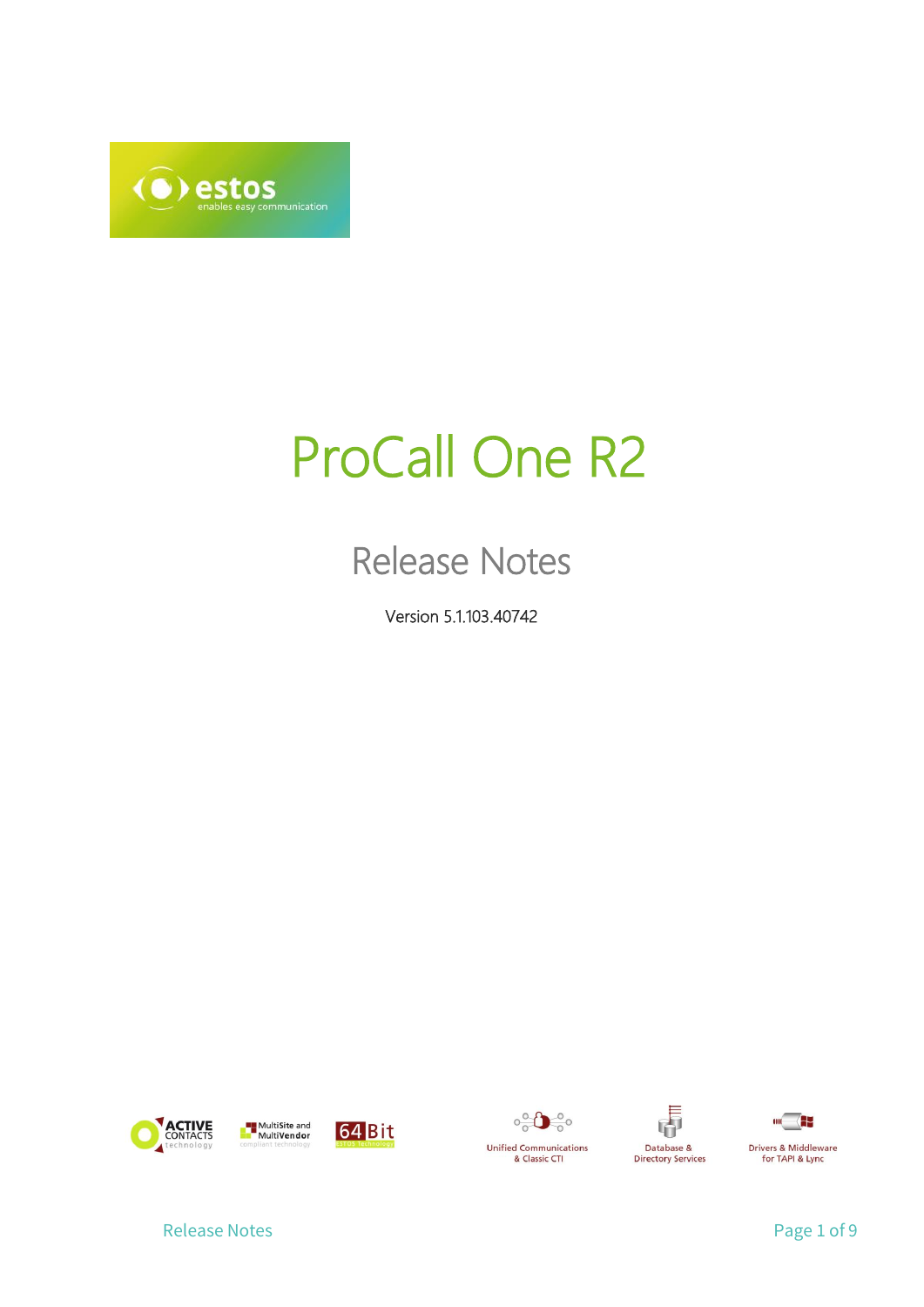#### Legal Notice

The information in this document is correct at the time of preparation. Errors and subsequent changes are reserved.

The actual companies excludes all liability for damages incurred directly or indirectly from the use of this document.

All trademarks and product names are trademarks or properties of the corresponding owners.

The currently valid general terms and conditions, please visit our website at <http://www.estos.com/about-us/terms-conditions.html>

Copyright actual companies. All rights reserved.ESTOS GmbH

Petersbrunner Str. 3a D-82319 Starnberg [info@estos.com](mailto:info@estos.com) [www.estos.com](http://www.estos.com/)

#### *Document history*

| Version | Date       | Author               | Changes                          |
|---------|------------|----------------------|----------------------------------|
|         | 15.02.2016 | Thomas Pecher-Wagner | Preparation 5.1.30.38891 (alpha) |
| 1.1     | 23.03.2016 | Thomas Pecher-Wagner | Preparation 5.1.101.39760 (beta) |
| 12      | 05.04.2016 | Thomas Pecher-Wagner | Preparation 5.1.101.39917 (beta) |
|         | 25.05.2016 | Thomas Pecher-Wagner | Preparation 5.1.103.40742 (GA)   |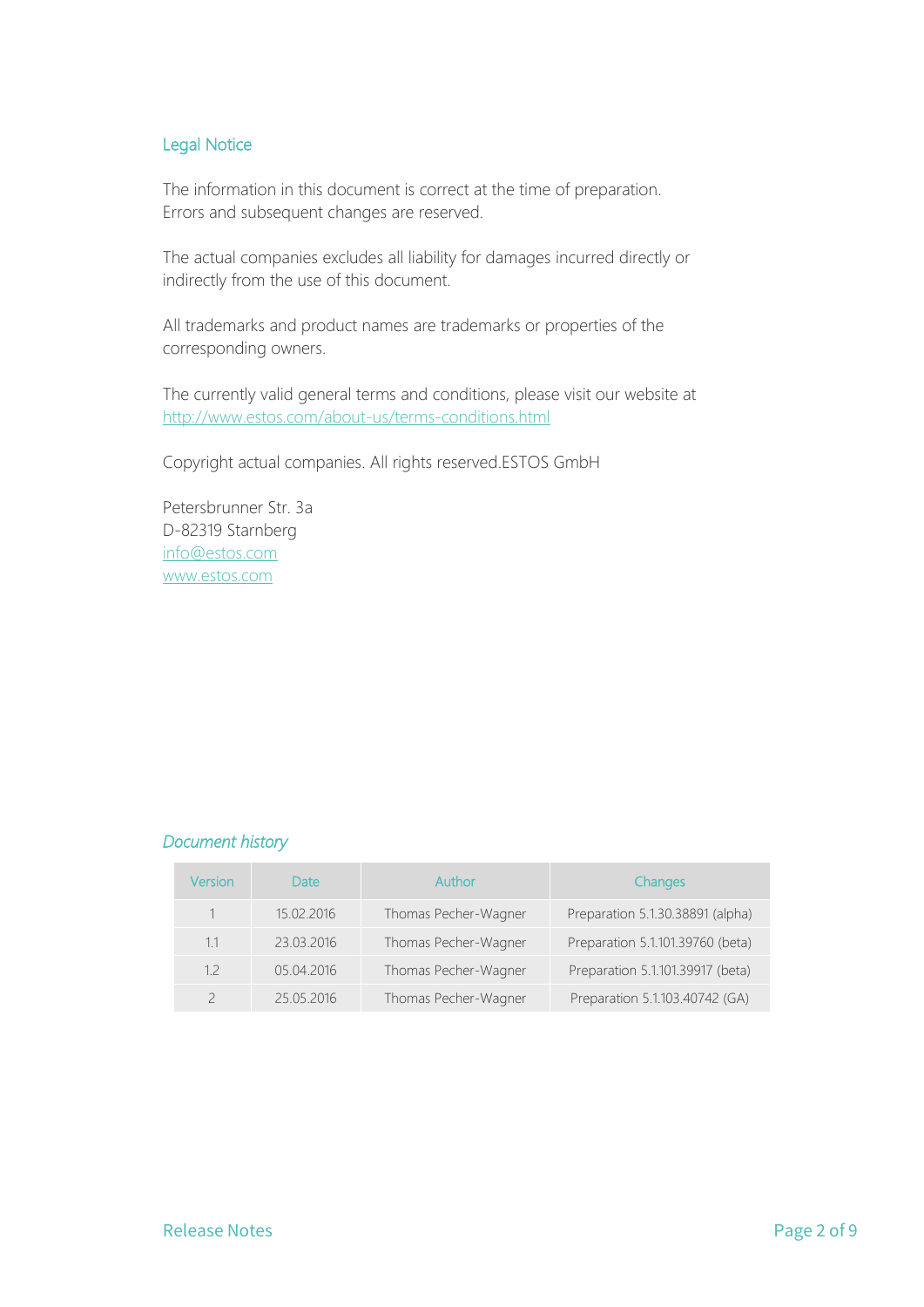## **Content**

| 1            | Information about the publication<br>4 |                        |                                                 |                          |
|--------------|----------------------------------------|------------------------|-------------------------------------------------|--------------------------|
|              | 1.1                                    |                        | Notes and Known Issues                          | 4                        |
|              |                                        | 1.1.1                  | Microsoft® Outlook Click-to-Run Installationen. | 4                        |
|              |                                        | 1.1.2                  | TerminalServer and Basis Licenses.              | 4                        |
|              |                                        | 1.1.3                  | <b>Third Party TAPI Drivers</b>                 | 4                        |
|              | 1.2                                    |                        | <b>Discontinued</b>                             | 4                        |
|              |                                        | 1.2.1                  | Microsoft <sup>®</sup> Operating Systems        | $\overline{4}$           |
|              | 1.3                                    | Releases               |                                                 | $\overline{\mathcal{L}}$ |
|              |                                        |                        | 1.3.1 SmartPhones und Handys                    | $\overline{4}$           |
|              | 1.4                                    |                        | Modified / new features                         | 5                        |
|              |                                        | 1.4.1                  | ProCall Enterprise 5.1.103.40742                | 5                        |
|              |                                        |                        | 1.4.2 ProCall Enterprise 5.1.30.38891           | 5                        |
|              | 1.5                                    |                        | Fixed bugs and problems                         | 6                        |
|              |                                        | 1.5.1                  | ProCall Enterprise 5.1.103.40742                | 6                        |
|              |                                        | 1.5.2                  | ProCall Enterprise 5.1.101.39917                | 6                        |
|              |                                        |                        | 1.5.3 ProCall Enterprise 5.1.101.39760          | 6                        |
|              |                                        | 1.5.4                  | ProCall Enterprise 5.1.30.38891                 | 6                        |
|              | 1.6                                    |                        | Improvements                                    | $\overline{7}$           |
|              |                                        | 1.6.1                  | ProCall Enterprise 5.1.103.40742                | $\overline{7}$           |
|              |                                        | 1.6.2                  | ProCall Enterprise 5.1.30.38891                 | 8                        |
| $\mathbf{2}$ |                                        | <b>Upgrade Process</b> |                                                 | 9                        |
|              | 2.1                                    |                        | Upgrade from ProCall One R1                     | 9                        |
|              | 2.2 <sub>2</sub>                       |                        | Worst Case - first aid                          | 9                        |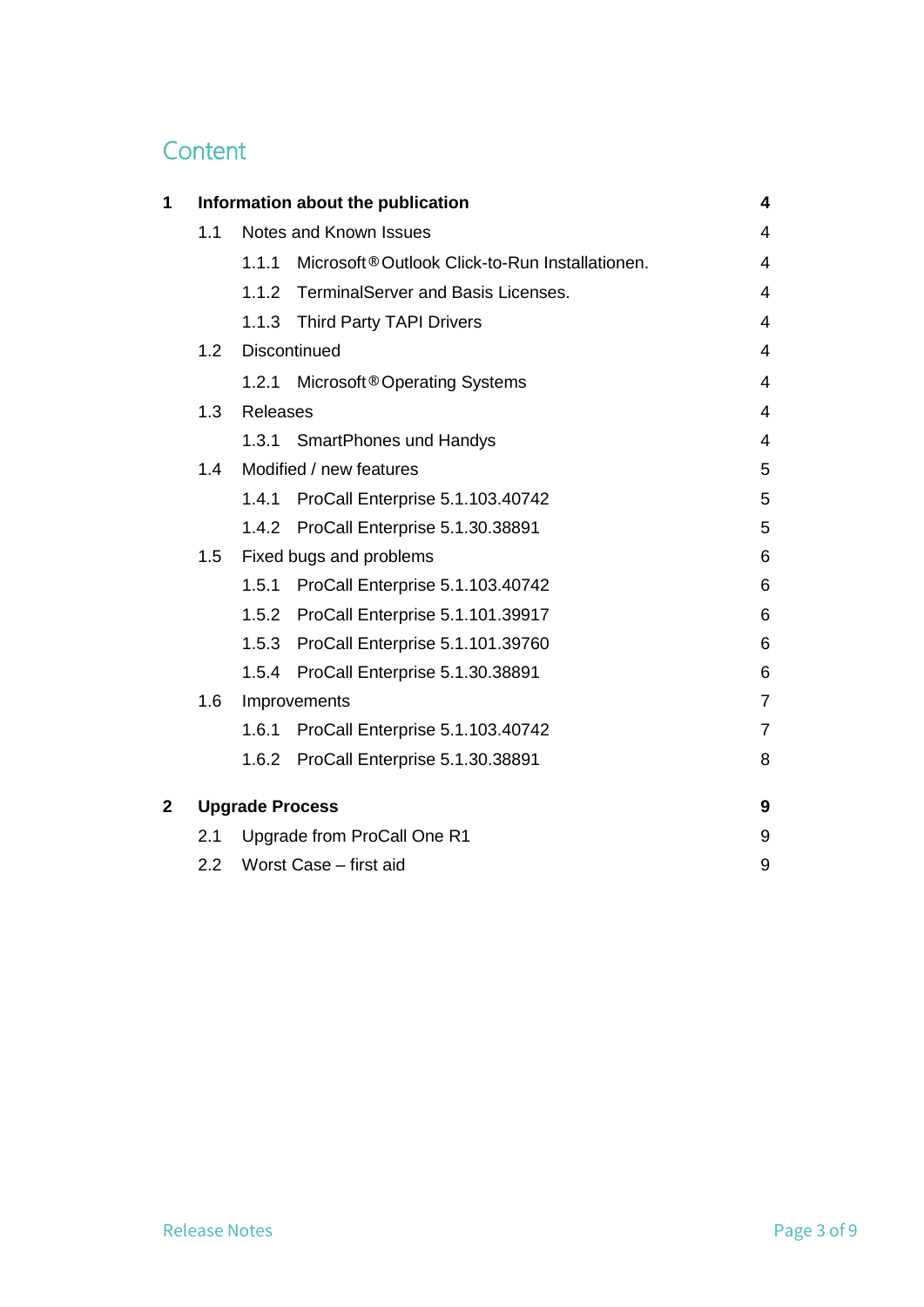## <span id="page-3-0"></span>1 Information about the publication

#### <span id="page-3-1"></span>11 Notes and Known Issues

#### <span id="page-3-2"></span>1.1.1 Microsoft**®**Outlook Click-to-Run Installationen.

Unfortunately, Click-to-Run installations aren´t supported because there is no support for "extended MAPI for third party applications". Further information:<https://support.microsoft.com/en-us/kb/981242>

#### <span id="page-3-3"></span>1.1.2 TerminalServer and Basis Licenses.

When using/installing the software in the Terminal Server mode, you have to enter the basic-license manually.

#### <span id="page-3-4"></span>1.1.3 Third Party TAPI Drivers

Please note that we can not provide support for TAPI third-party drivers. ProCall One R2 requires a working TAPI driver.

#### <span id="page-3-5"></span>1.2 Discontinued

#### <span id="page-3-6"></span>1.2.1 Microsoft**®**Operating Systems

The support of Microsoft Windows® XP, Windows Vista and Windows® Server 2003 is obsolete. ProCall One R2 can´t be used on these operating systems anymore.

Also, Windows 7, 8 and Server 2008 aren´t supported by Microsoft anymore. ProCall on these systems are supported only limited by estos.

#### <span id="page-3-7"></span>1.3 Releases

#### <span id="page-3-8"></span>1.3.1 SmartPhones und Handys

Find a list of tested SmartPhones or cellphones, which can be connected via Bluetooth to ProCall One R2 at the Web:

<https://www.estos.de/produkte/procall/systemvoraussetzungen>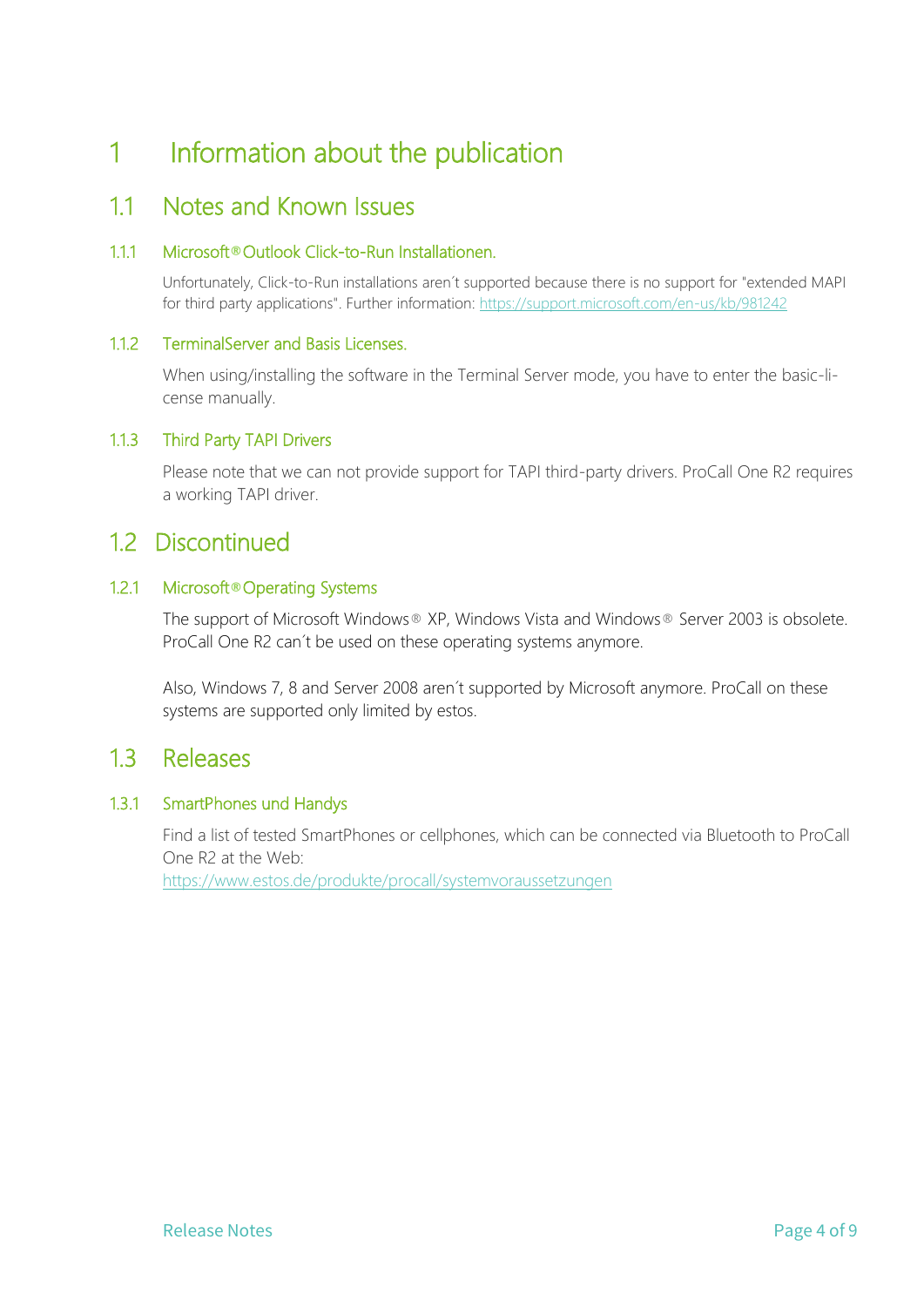## <span id="page-4-0"></span>1.4 Modified / new features

#### <span id="page-4-1"></span>1.4.1 ProCall Enterprise 5.1.103.40742

| POTWO-114 | <b>ProCall One R2 - translations Italian</b> |
|-----------|----------------------------------------------|
| POTWO-113 | ProCall One R2 - translations Dutch          |
| POTWO-112 | <b>ProCall One R2 - translations French</b>  |
| POTWO-111 | ProCall One R2 - translations English        |

#### <span id="page-4-2"></span>1.4.2 ProCall Enterprise 5.1.30.38891

| POTWO    | Journal Bowser                       |
|----------|--------------------------------------|
|          |                                      |
| POTWO    | Connection EWS (Office 365)          |
| POTWO    | Custom tabs                          |
| POTWO    | Multilingual application (de, en)    |
| POTWO    | SmartPhone Integration via Bluetooth |
| POTWO-23 | Dial area codes via projects pins    |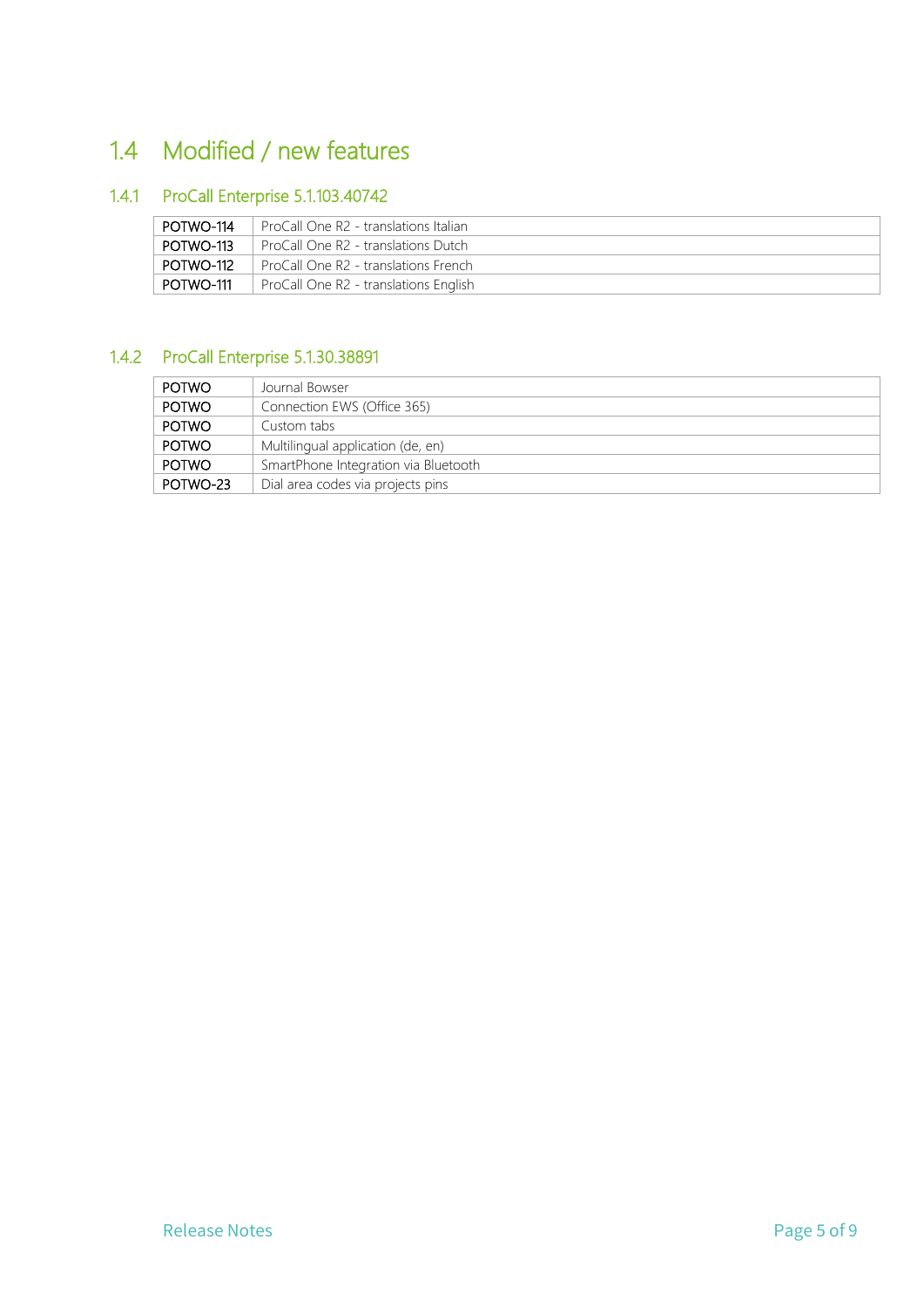## <span id="page-5-0"></span>1.5 Fixed bugs and problems

#### <span id="page-5-1"></span>1.5.1 ProCall Enterprise 5.1.103.40742

| POTWO-163 | Via taskbar, presence can be changed in Pone R2.                                    |
|-----------|-------------------------------------------------------------------------------------|
| POTWO-162 | Changing the default settings are not saved                                         |
| POTWO-155 | Click2Dial with tel: not working                                                    |
| POTWO-139 | UI / Help abnormalities en-US                                                       |
| POTWO-125 | ProCall not recognize the line                                                      |
| POTWO-76  | PC one installs itself in the registry 2 times                                      |
| POTWO-74  | Remove Local DATEV Replicator                                                       |
| POTWO-73  | Groupware integrations can not be disabled                                          |
| POTWO-69  | ephone.exe must be stored in the installation directory under Support Files         |
| POTWO-65  | Filters for the destination number when forwarding with inquiry needs to be changed |
| POTWO-62  | Display shifts in one another                                                       |
| POTWO-61  | Menu items do not fit in the settings together                                      |
| POTWO-60  | Location settings need to be revised                                                |
| POTWO-59  | Settings for the monitor to be removed.                                             |
| POTWO-57  | Actions need to be revised                                                          |
| POTWO-56  | Journal entries can not be deleted                                                  |
| POTWO-55  | Filters at "add contact" must set to "All"                                          |
| POTWO-54  | Chat settings already there                                                         |
|           |                                                                                     |

#### <span id="page-5-2"></span>1.5.2 ProCall Enterprise 5.1.101.39917

| POTWO-152        | License is not saved                                                                                |
|------------------|-----------------------------------------------------------------------------------------------------|
| POTWO-151        | Different information about system requirements                                                     |
| POTWO-136        | Crash when EWS is to be configured                                                                  |
|                  | If Outlook and Windows Apps Integration is enabled, the Outlook should be selected as a data source |
| POTWO-142        | for appointments                                                                                    |
| POTWO-143        | Note refers to multi-user solution                                                                  |
| <b>FIVE-2711</b> | Hide detection of compromised and multiply bound licenses                                           |

#### <span id="page-5-3"></span>1.5.3 ProCall Enterprise 5.1.101.39760

| POTWO-134<br>SMS delivery from Pone R2 does not work.<br>Line name in the Journal does not match the actual line name match<br>POTWO-133<br>POTWO-132<br>revise SMS<br>POTWO-131<br>Alerts for SMTP server too complicated |
|----------------------------------------------------------------------------------------------------------------------------------------------------------------------------------------------------------------------------|
|                                                                                                                                                                                                                            |
|                                                                                                                                                                                                                            |
|                                                                                                                                                                                                                            |
|                                                                                                                                                                                                                            |
| Action "after X minutes idle" does not work<br>POTWO-130                                                                                                                                                                   |
| POTWO-129<br>Planned calls, errors in administration                                                                                                                                                                       |
| POTWO-128<br>Presence and Events Calendar icon does not agree with calendar match                                                                                                                                          |
| POTWO-127<br>Actions do not remain active after restart of pone                                                                                                                                                            |
| Bluetooth Handsfree driver cannot be installed<br>POTWO-126                                                                                                                                                                |
| POTWO-125<br>ProCall does not recognize the line                                                                                                                                                                           |
| POTWO-124<br>ensure Upgrade Path                                                                                                                                                                                           |
| POTWO-123<br>Uninstalling the application does not terminate the current software                                                                                                                                          |
| Acquisition of FIVE-2505 in One installer<br>POTWO-122                                                                                                                                                                     |
| Uninstall is running Outlook leads to warning<br>POTWO-120                                                                                                                                                                 |
| POTWO-52<br>Aligning assistance necessary                                                                                                                                                                                  |

#### <span id="page-5-4"></span>1.5.4 ProCall Enterprise 5.1.30.38891

| <b>POTWO-118</b> Setting up IBM Notes leads not to enter the workplace setup |
|------------------------------------------------------------------------------|
| <b>POTWO-110</b>   EWS profile goes to clicking OK lost                      |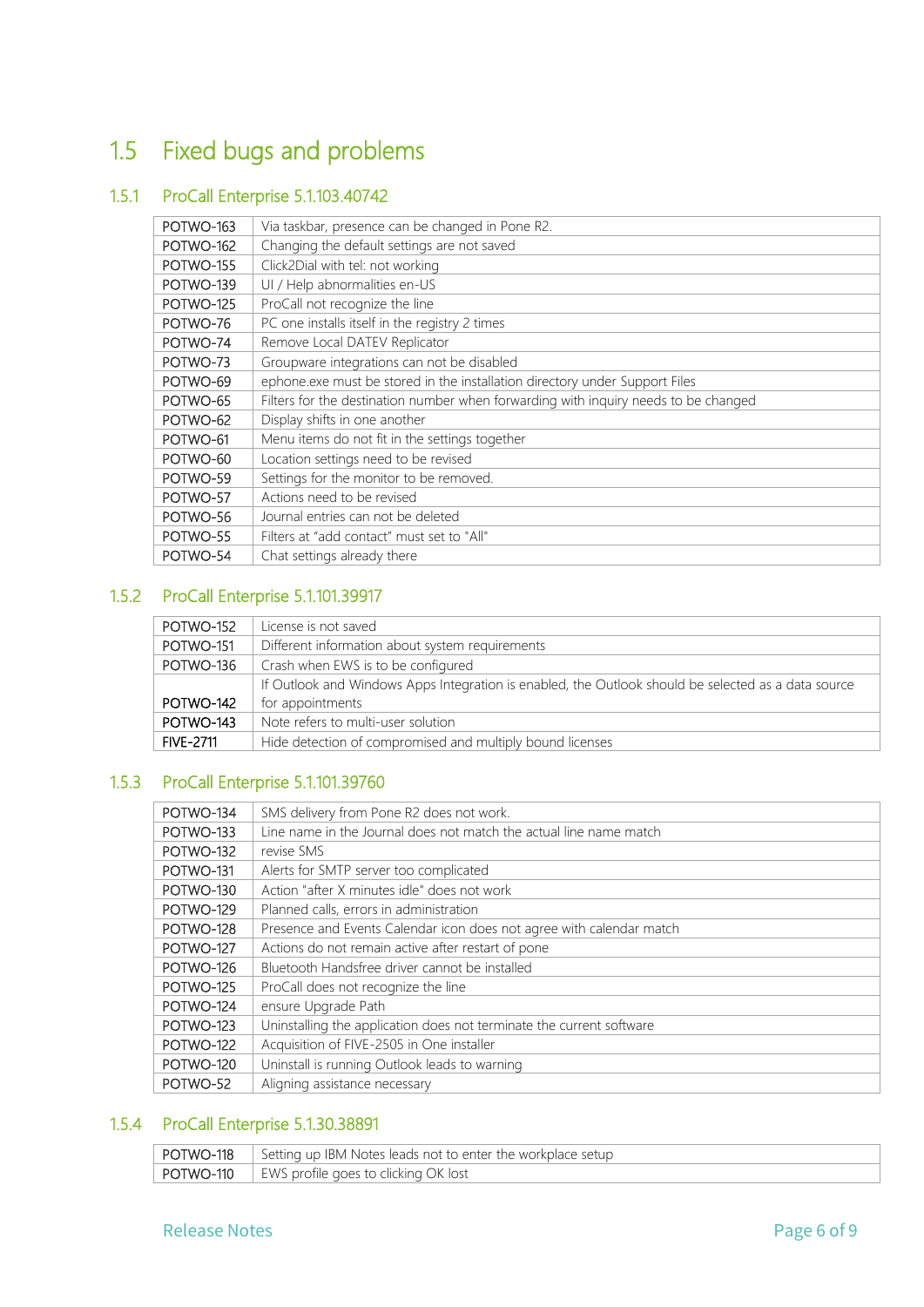| POTWO-107 | Text cut off in one of the Setup dialogs                                                      |
|-----------|-----------------------------------------------------------------------------------------------|
| POTWO-105 | Parent Item 'integration "does not display its Children on the right-side                     |
| POTWO-104 | Order installation dialogs incorrectly                                                        |
| POTWO-102 | Missing name of a 'Configured Data Source'                                                    |
| POTWO-101 | Configuring MS Exchange Server at 'Unchecked checkbox' possible                               |
| POTWO-100 | Check language changes at the first start                                                     |
| POTWO-97  | Windows Contacts cannot be disabled in the Calendar Integration                               |
| POTWO-96  | Windows profile picture is not loaded automatically after change                              |
| POTWO-94  | Wizard after the installation does not go in the foreground and is not visible in the taskbar |
| POTWO-93  | Country in the site is not taken                                                              |
| POTWO-92  | In the dialog box when you uninstall a part of the sentence is missing.                       |
| POTWO-91  | EWS / .NET add-ins are not registered with-in installation                                    |
| POTWO-86  | Contacts are blocked                                                                          |
| POTWO-81  | Bluetooth Integration not working                                                             |
| POTWO-79  | In the location settings just Germany is chooseable                                           |
| POTWO-78  | Test license not downloadable                                                                 |
| POTWO-77  | minor things in Installation                                                                  |
| POTWO-76  | PC one installs itself in the registry 2 times                                                |
| POTWO-73  | Groupware integrations cannot be disabled                                                     |
| POTWO-72  | Busylight functional for pone R2                                                              |
| POTWO-69  | ephone.exe must be stored in the installation directory under Support Files                   |
| POTWO-67  | When uninstalling pone R2 settings are not deleted                                            |
| POTWO-63  | Customize Journal Browser for Phone R2                                                        |
| POTWO-62  | Display shifts into another                                                                   |
| POTWO-61  | Menu items do not fit in the settings together                                                |
| POTWO-60  | Location settings need to be revised                                                          |
| POTWO-58  | Pone starts at Win-registration nevertheless it is turned off.                                |
| POTWO-57  | Actions need to be revised                                                                    |
| POTWO-56  | Journal entries cannot be deleted                                                             |
| POTWO-55  | Filters must add at contact are set to "All"                                                  |
| POTWO-48  | New name for ProCall One ("ProCall One R2")                                                   |
| POTWO-47  | System information is not correct in the experts                                              |
| POTWO-45  | Pone functional without input license                                                         |
| POTWO-36  | Outlook 2010 32bit integration not working                                                    |
| POTWO-35  | Logging to single folder                                                                      |
| POTWO-33  | Customize license dialog for ProCall One                                                      |
| POTWO-31  | License request before the line selection                                                     |
| POTWO-30  | Set Firewall Exclusions during Setup                                                          |
| POTWO-22  | Linking app using for some points in the settings wrong                                       |
| POTWO-8   | ProCall One Upgrade licenses will not work with ProCall 2.2 Business                          |
|           |                                                                                               |
| POTWO-6   | Tobit contact to open Edit opens the wrong contact                                            |
| POTWO-80  | POTWO-89 Lotus Notes and Tobit David cannot be disabled in the settings                       |
| POTWO-75  | POTWO-89 IBM Notes nonfunctional                                                              |
| POTWO-43  | POTWO-41 remove reference to user management in store                                         |
| POTWO-42  | POTWO-41 Note Text in the MAI on existing PCE installation.                                   |
| POTWO-40  | POTWO-41 Display of users' pc one "as the creator of planned calls unsuitable                 |
| POTWO-39  | POTWO-41 Disabling "Windows Start application" is not taken during installation               |

## <span id="page-6-0"></span>1.6 Improvements

## <span id="page-6-1"></span>1.6.1 ProCall Enterprise 5.1.103.40742

POTWO-83 POTWO-89 Outlook integration works, but it is disabled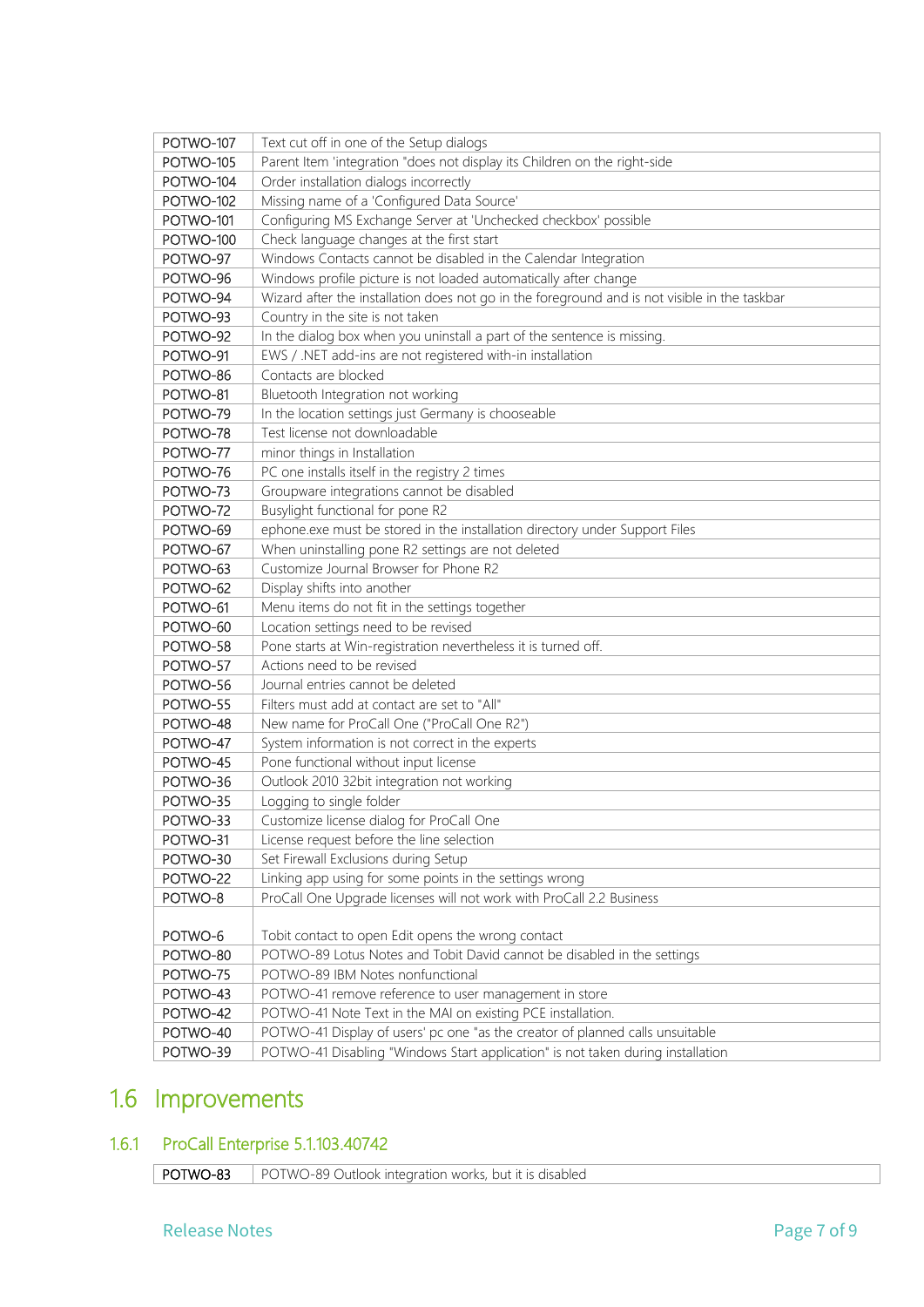| POTWO-108<br>ticket hins focusing. Translation deficiencies |
|-------------------------------------------------------------|
|-------------------------------------------------------------|

### <span id="page-7-0"></span>1.6.2 ProCall Enterprise 5.1.30.38891

| POTWO-89 | edit Groupware Integration Page                                         |
|----------|-------------------------------------------------------------------------|
| POTWO-70 | Choice of favorites, double click not working                           |
| POTWO-50 | Help Customization                                                      |
| POTWO-49 | Splash Screen for ProCall One R2                                        |
| POTWO-32 | If no TAPI lines are found, should the user be made clear what to do.   |
| POTWO-3  | Certain internal no. Do not log / door opener no email in the absence   |
| POTWO-1  | CLONE - Feature Request - note "Missed call" when not lifting           |
| POTWO-51 | Welcome Home image for help.                                            |
| POTWO-38 | Log files Consolidate and clean                                         |
| POTWO-37 | cleanup                                                                 |
| POTWO-34 | Language settings                                                       |
| POTWO-29 | <b>GUI revise</b>                                                       |
| POTWO-28 | Location setting in the config (setup mode)                             |
| POTWO-27 | Create Help                                                             |
| POTWO-25 | ProCall One persists no lines when they are canonically signaled by TSP |